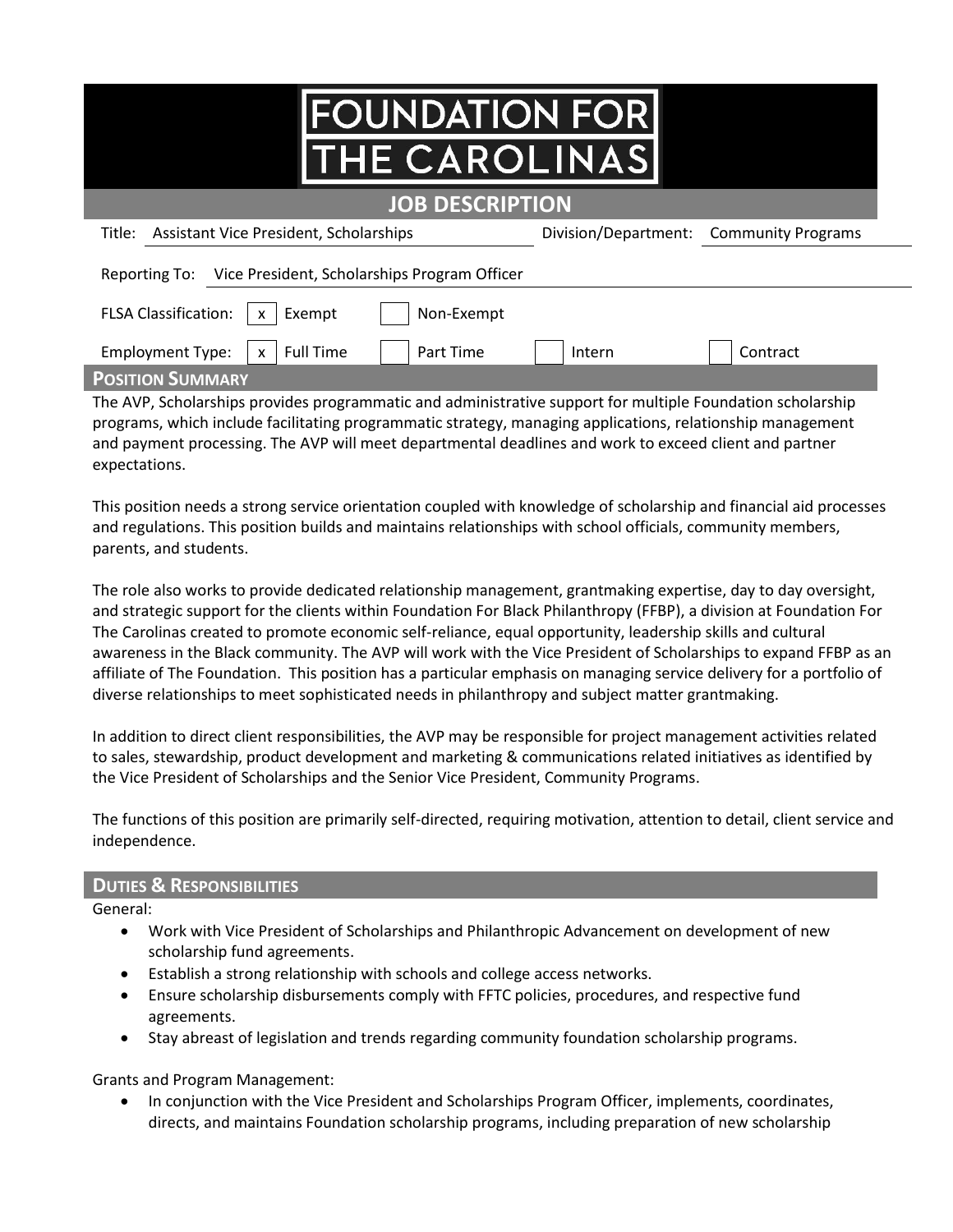agreements, maintenance and monitoring of existing scholarship agreements and maintaining regular contact with donors and students.

- Coordinate and support at least one annual grantmaking cycle for each client to include grant applicant consultation; proactive knowledge and relationship building with key community groups in the areas of interest for the client; preparing, distributing, processing, and reviewing grant applications for board or committee's decision-making process; executing against grants awarded through payment and evaluation tracking
- Acts as a liaison between applicants, scholarship and grant recipients and other stakeholders to provide information and resources regarding scholarship activities and programs.
- Maintains complex individual and organizational database records and produces queries, reports and mailing lists.
- Solid understanding of reading and communicating financial reports.
- Assists in the coordination of other Scholarship and FFBP special events including workshops and luncheons.
- Adheres to IRS regulations regarding scholarship funds.

Board Support:

- Provides guidance and support to volunteer scholarship and grants committees. Works closely with committee chair to recruit committee members, coordinate their efforts and plan committee meetings to advance the committee functions.
- Provides comprehensive administrative support including:
	- $\circ$  Scheduling, organizing and facilitating respective board and committee meetings, including preparation and presentation of application materials, agendas, minutes, fund reports and other essential information.
	- $\circ$  Providing staff support and making recommendations to boards and committees regarding the operation of scholarship programs (general policies, selection processes, award amounts etc.).
	- o Reviewing and screening applications, recommending finalists and semifinalists to scholarship Committees if appropriate.
- Assists in the development activities related to creation/design of new scholarship funds. Including:
	- $\circ$  Facilitating conversations and supporting donors in clarifying and achieving charitable objectives.
	- o Drafting initial guidelines, policies, and procedures for scholarship funds.

Additional Responsibilities:

- Proactively engages with key stakeholders while building relationships to heighten awareness and promote FFTC scholarships and services.
- Recommends updates to the Scholarships pages on the Foundation's website.
- Participates in Foundation-wide activities and assist as needed with activities led by other areas of the Foundation.
- Responsible for ongoing management, maintenance, and review of business processes and business process documentation captured within business process management (BPM) software. This includes a review, at least annually, of specified processes to ensure accuracy of documentation and identification of areas for process improvement.

*This job description is not designed to cover or contain a comprehensive listing of activities, duties or responsibilities that are required for the position. Other duties, responsibilities and activities may change or be assigned at any time with or without notice*.

**JOB QUALIFICATIONS**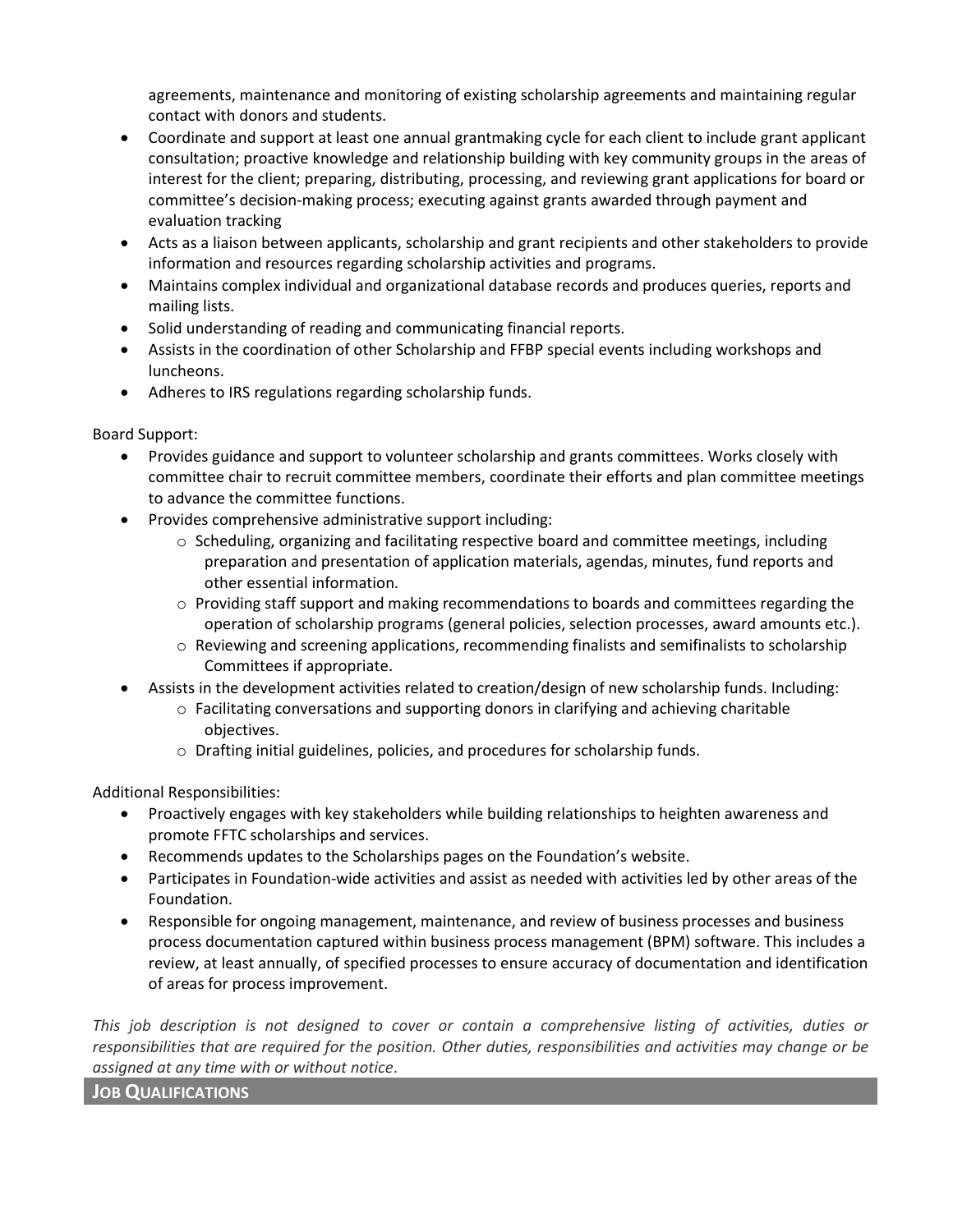- Bachelor's degree and the equivalent of at least three years of office/foundation, public sector, or service industry experience.
- Familiarity with scholarship, college access and retention programs or higher education (e.g., admissions, financial aid, and student life) highly preferred.
- Excellent interpersonal skills with proven sensitivity and competency in working with individuals and groups from diverse cultural, socioeconomic and lifestyle backgrounds.
- Confidence and poise when speaking to individuals or groups.
- Excellent communication skills, both oral and written.
- Strong ability to learn new computer applications and assists others with troubleshooting.
- Proficient in computer applications, software, and database programs (such as Microsoft Office Suite, Outlook, Adobe).
- CRM Database management experience (CommunityForce, Granted GE and Raisers Edge experience preferred or would consider other comparable system experience)
- Demonstrated commitment to service, excellence, and discretion.
- Demonstrated ability to be a well-organized self-starter and work effectively within a team, with a proven ability to multi-task, set work priorities, track projects with meticulous detail and meet deadlines.
- General ability to perform the essential functions and overall physical and mental requirements of this position, including stamina to perform tasks over extended periods and ability to occasionally move about to accomplish tasks or move from one worksite and/or workstation to another

Note: Proof of fully authorized vaccinated COVID-19 status and booster are required (or FFTC authorized religious or disability accommodation).

| <b>POSITION SPECIFIC COMPETENCIES</b>                                                                                    |                                         |                                                              |  |  |
|--------------------------------------------------------------------------------------------------------------------------|-----------------------------------------|--------------------------------------------------------------|--|--|
| Select from the following position-specific competencies. Please limit the total number of<br>competencies to 7 or less. |                                         |                                                              |  |  |
| All Employees:<br>Communication & Interpersonal Skills                                                                   |                                         |                                                              |  |  |
| <b>Executive Team:</b><br>Leadership                                                                                     | <b>Strategic Thinking</b>               | Fiscal Stewardship                                           |  |  |
| All Supervisors:<br>Delegating Responsibility &<br><b>Empowering Employees</b>                                           | <b>Managing Employee</b><br>Performance | <b>Ensures Consistent</b><br><b>Policies &amp; Practices</b> |  |  |
| General:<br>Affiliate Management                                                                                         | <b>Budgeting &amp; Cost Awareness</b>   | <b>Building Organizational</b><br>Commitment                 |  |  |
| <b>Building Team Environment</b>                                                                                         | <b>Client Records</b>                   | Concern for Employee<br>Satisfaction                         |  |  |
| <b>Customer Skills</b>                                                                                                   | Dependability                           | <b>Ensures Proper Training in</b><br>New Technologies        |  |  |
| <b>Entrepreneurial Orientation</b>                                                                                       | <b>Equipment Skills</b>                 | <b>Fund Management</b><br>$\mathsf{x}$                       |  |  |
| <b>Implementing New Technologies</b>                                                                                     | Initiative                              | Innovative Thinking                                          |  |  |
| Job Skills                                                                                                               | <b>Managing Meetings</b><br>X           | <b>Managing Multiple Priorities</b>                          |  |  |
| <b>Meeting Targets</b>                                                                                                   | <b>Presentation Skills</b><br>X         | <b>Product Knowledge</b>                                     |  |  |